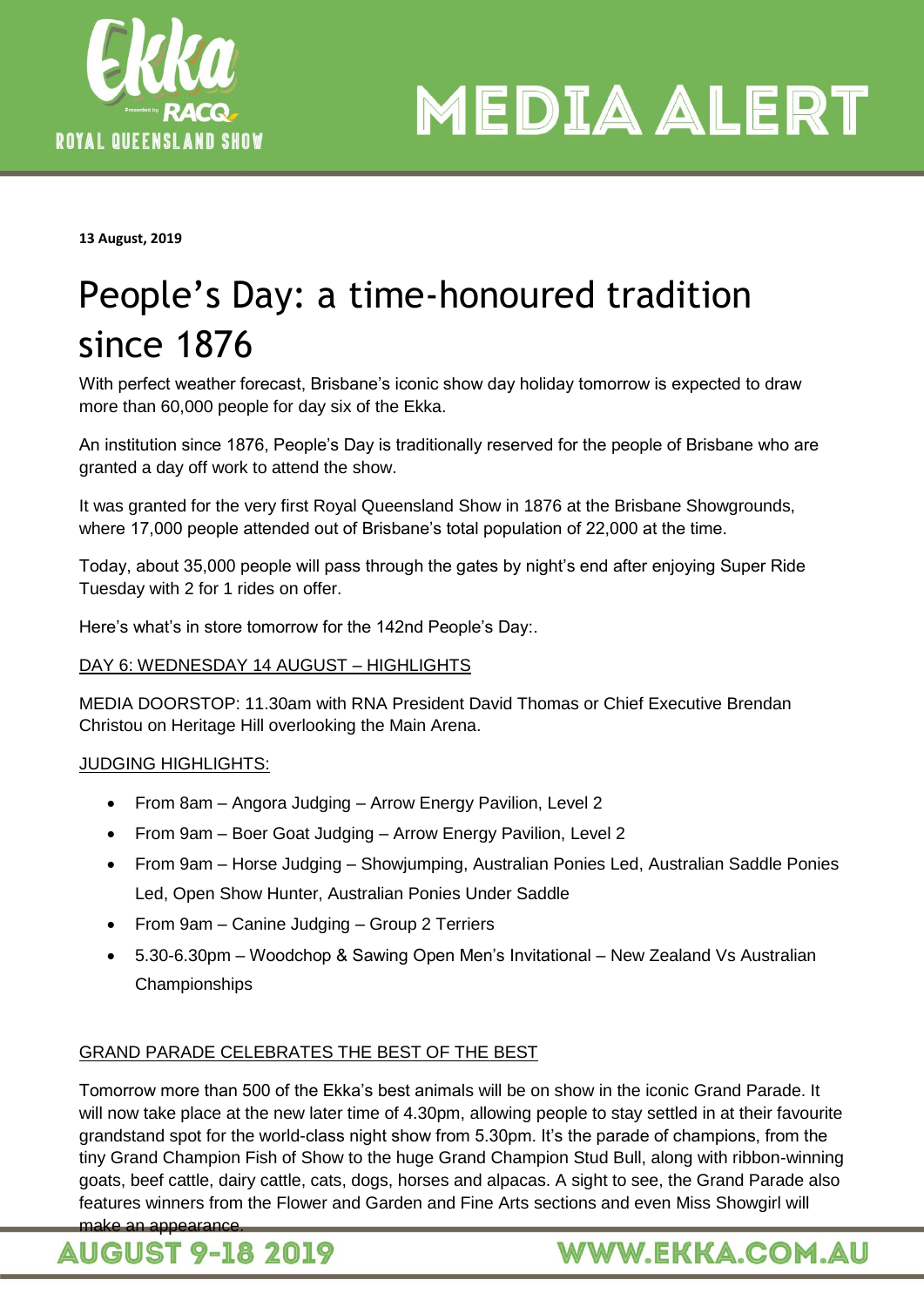

# **MEDIA ALERT**

WHEN: 4.30pm, Main Arena

#### DAIRY CATTLE YOUTH DAY

Tomorrow marks the start of the Ekka's Youth Dairy Competition. Dairy Cattle have been exhibited at the Ekka for more than a century. Tomorrow the industry's young people will take centre stage with the following judging taking place: RNA Young Judges (Dairy Cattle) presented by Arrow Energy (11am), All Breeds Youth Show (1pm), RNA Young Paraders Competition (2pm), QCAS Young Paraders State Final (3pm).

WHEN: From 11am, Arrow Energy Pavilion, Level 1

#### BOOT SCOOTING & LINE DANCING HOEDOWN

Get ready for some boot-scooting fun, headed by line dancing supremo Luke Watson with the Line Dancing Hoedown back for a second year. The event will include social dancing, competition demonstrations, beginner workshops for the public and the Queensland Club Challenge. Up to 80 dance instructors, club members and students from across Queensland will have their boots at the ready to take part in this popular event.

WHEN: 12-4pm, XXXX Stockmen's Bar & Restaurant

#### BLOOMING FLOWER BEARD COMPETITION

The hugely popular Flower Beard Competition presented by Heritage Bank will see florists decorate Brisbane's best beards. Around 10 bearded men will be given a man-scape with flowers, before being judged through audience applause at The Old Museum. The men and their magnificent facial fuzz will then walk in the iconic Grand Parade in the Main Arena at 4.30pm. The quirky competition will be MC'd by well-known landscape architect Costa Georgiadis.

#### WHEN: From 2pm, The Old Museum

#### TERRIFIC TERRIERS TAKE TO THE STAGE

Get ready for cute-ness overload when the Terriers arrive at the Ekka. Tomorrow Group 2 Terriers will pose and prance their way around the Canine Pavilion. The category will feature the West Highland Terrier, Tenterfield Terrier Jack Russell Terrier, Bedlington Terrier, Bull Terrier and many more. The day will also include Obedience judging (companion).

WHEN: From 9am, Blackhawk Canine Pavilion

#### EKKA ESSENTIALS:

- Royal Queensland Show (Ekka) August 9 18, 2019
- Brisbane Showgrounds, 600 Gregory Terrace, Bowen Hills, Queensland
- Gates open at 9am

**AUGUST 9-18 2019** 

### **WWW.EKKA.COM.AU**